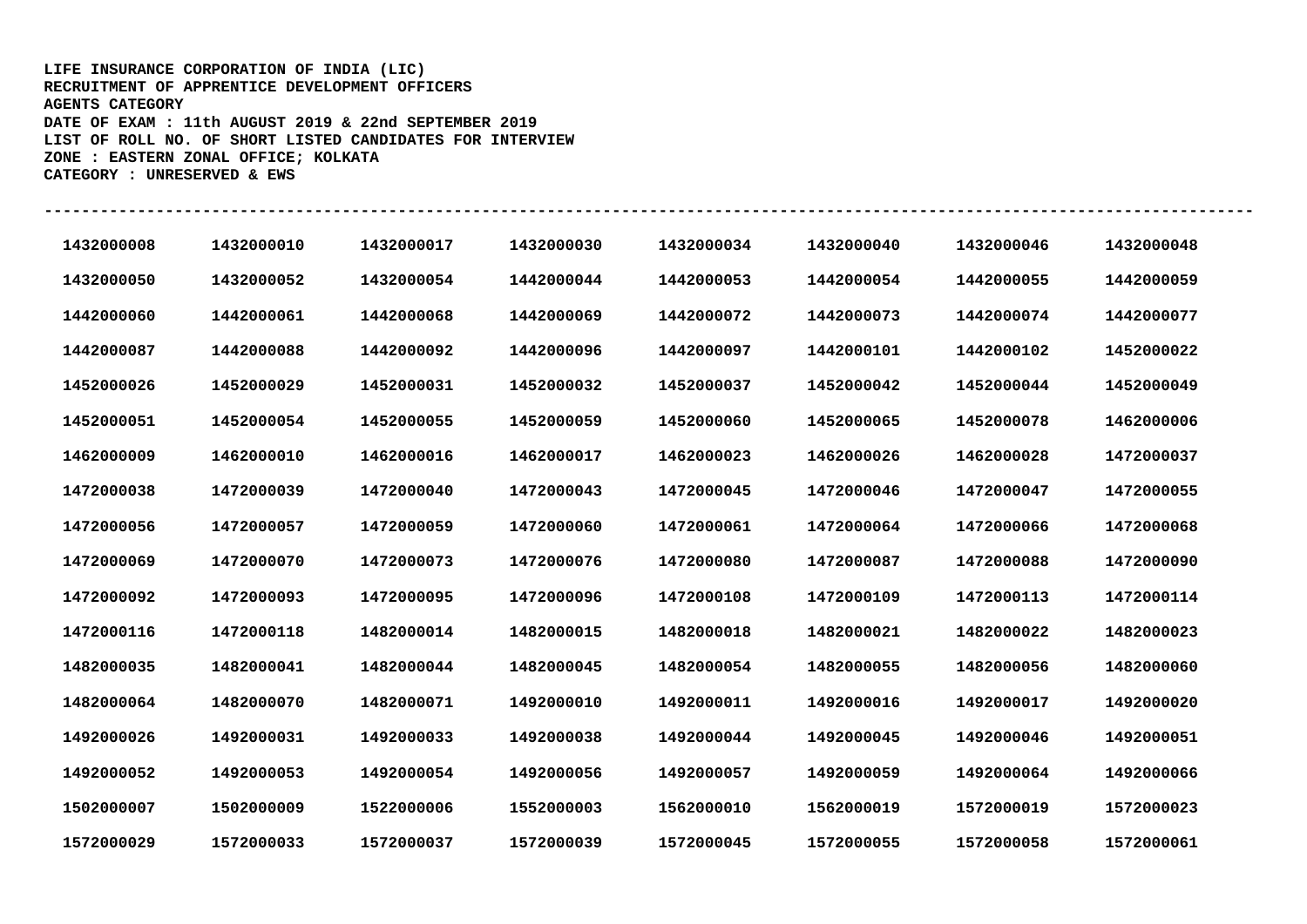| 1572000062 | 1572000068 | 1572000072 | 1572000078 | 1572000095 | 1572000096 | 1572000097 | 1572000098 |  |
|------------|------------|------------|------------|------------|------------|------------|------------|--|
| 1572000099 | 1592000006 | 1592000010 | 1592000014 | 1592000015 | 1592000016 | 1602000007 | 1602000010 |  |
| 1602000012 | 1602000014 | 1612000005 | 1612000010 | 1612000014 | 1612000016 | 1612000019 | 1612000033 |  |
| 1612000034 | 1612000037 | 1612000038 | 1612000039 | 1612000040 | 1612000042 | 1612000043 | 1612000045 |  |
| 1622000005 | 1622000006 | 1622000007 | 1622000009 | 1622000016 | 1622000021 | 1622000023 | 1622000025 |  |
| 1622000028 | 1622000030 | 1632000009 | 1632000010 | 1632000011 | 1632000019 | 1632000022 | 1632000023 |  |
| 1632000024 | 1632000028 |            |            |            |            |            |            |  |
|            |            |            |            |            |            |            |            |  |